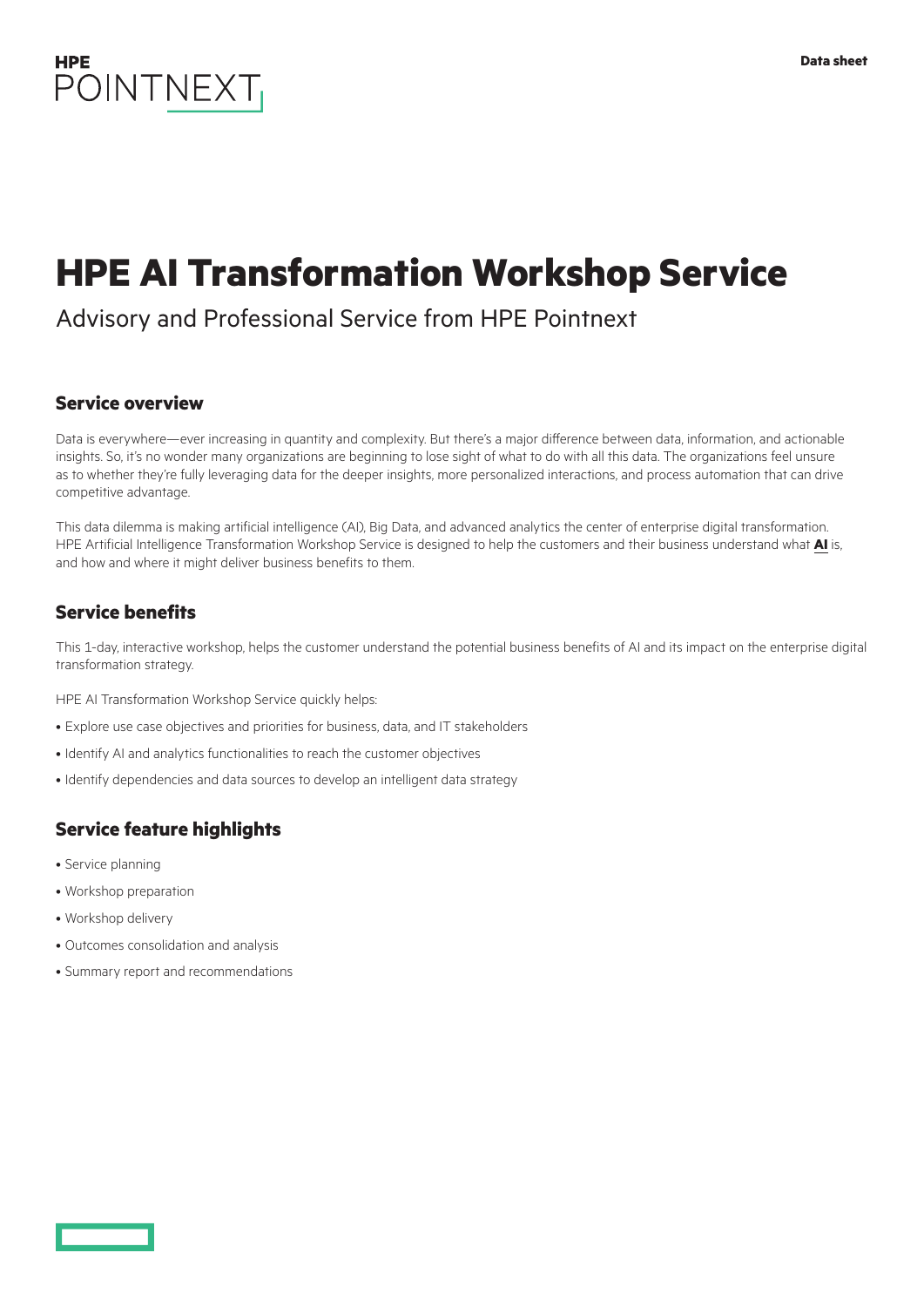# **Service eligibility**

The service is only available in HPE focused countries or geographic regions.

**Table 1.** Service features

| <b>Feature</b>                            | <b>Delivery specifications</b>                                                                                                                                                                                                                                                                                                                                   |
|-------------------------------------------|------------------------------------------------------------------------------------------------------------------------------------------------------------------------------------------------------------------------------------------------------------------------------------------------------------------------------------------------------------------|
| <b>Service planning</b>                   | • Service planning is done in collaboration with the customer sponsor                                                                                                                                                                                                                                                                                            |
|                                           | . An HPE Big Data and analytics solution consultant initiates the service introduction to the customer sponsor and<br>works with them to:                                                                                                                                                                                                                        |
|                                           | - Identify the required workshop stakeholders and provide any relevant background information that may be<br>useful during the workshop preparation                                                                                                                                                                                                              |
|                                           | - Select use case(s) that could be an object of analysis during the workshop                                                                                                                                                                                                                                                                                     |
|                                           | . The HPE Big Data and analytics solution consultant also works with the customer sponsor to define service<br>delivery logistics (for example, date, location, and scheduling)                                                                                                                                                                                  |
| <b>Workshop preparation</b>               | . HPE familiarizes itself with the customer-provided background information on selected use case, key business<br>drivers, data and analytics issues, along with current initiatives                                                                                                                                                                             |
| <b>Workshop delivery</b>                  | • HPE Big Data and analytics solution consultants facilitate a 1-day workshop based on our proven workshop<br>methodology                                                                                                                                                                                                                                        |
|                                           | . The workshop culminates with an interactive road map building session to identify the key aspects and priorities<br>in the customer's analytics transformation journey, including long-term goals, major transformational steps,<br>constraints, as well as short-term opportunities (quick wins) to sustain and boost the transformation initiative           |
| Outcomes consolidation and analysis       | . HPE Big Data and analytics solution consultants consolidate the output and perform a detailed review of<br>collected information (notes, flip charts, road map board, etc.); the results are used to create the final summary<br>documents, which include practical suggestions based on the HPE experience, best practices, technologies, and<br>capabilities |
|                                           | . The consultants provide a report (in PowerPoint) of the results, consisting of:                                                                                                                                                                                                                                                                                |
|                                           | - A summary of the discussions                                                                                                                                                                                                                                                                                                                                   |
|                                           | - An implementation road map with key tasks and milestones conclusions                                                                                                                                                                                                                                                                                           |
|                                           | - The HPE recommendations for the next step(s)                                                                                                                                                                                                                                                                                                                   |
| <b>Summary report and recommendations</b> | . Within 2-3 weeks of the workshop, the HPE Big Data and analytics solution consultants present the executive<br>summary to the customer's key stakeholders and workshop participants at the customer site or remotely using<br>HPE Virtual Rooms; here the consultants answer questions and identify next steps with the customer                               |

#### **Service limitations**

The service is subject to the following limitations:

- The materials used in the workshop, especially the panels, **are HPE intellectual property**, and will **not** be given as part of deliverables in any form.
- The customer may use the output of the workshop to inform their future AI work, but may not share the output of the workshop outside of their organization. The copyright of the workshop is retained by Hewlett Packard Enterprise.
- The service is limited to one business day on-site, not to exceed 8 hours, along with hours for pre-workshop preparation and after-workshop reporting. It is provided during local HPE standard business days and hours excluding HPE holidays. Activities such as project management and workshop planning meetings are performed remotely.

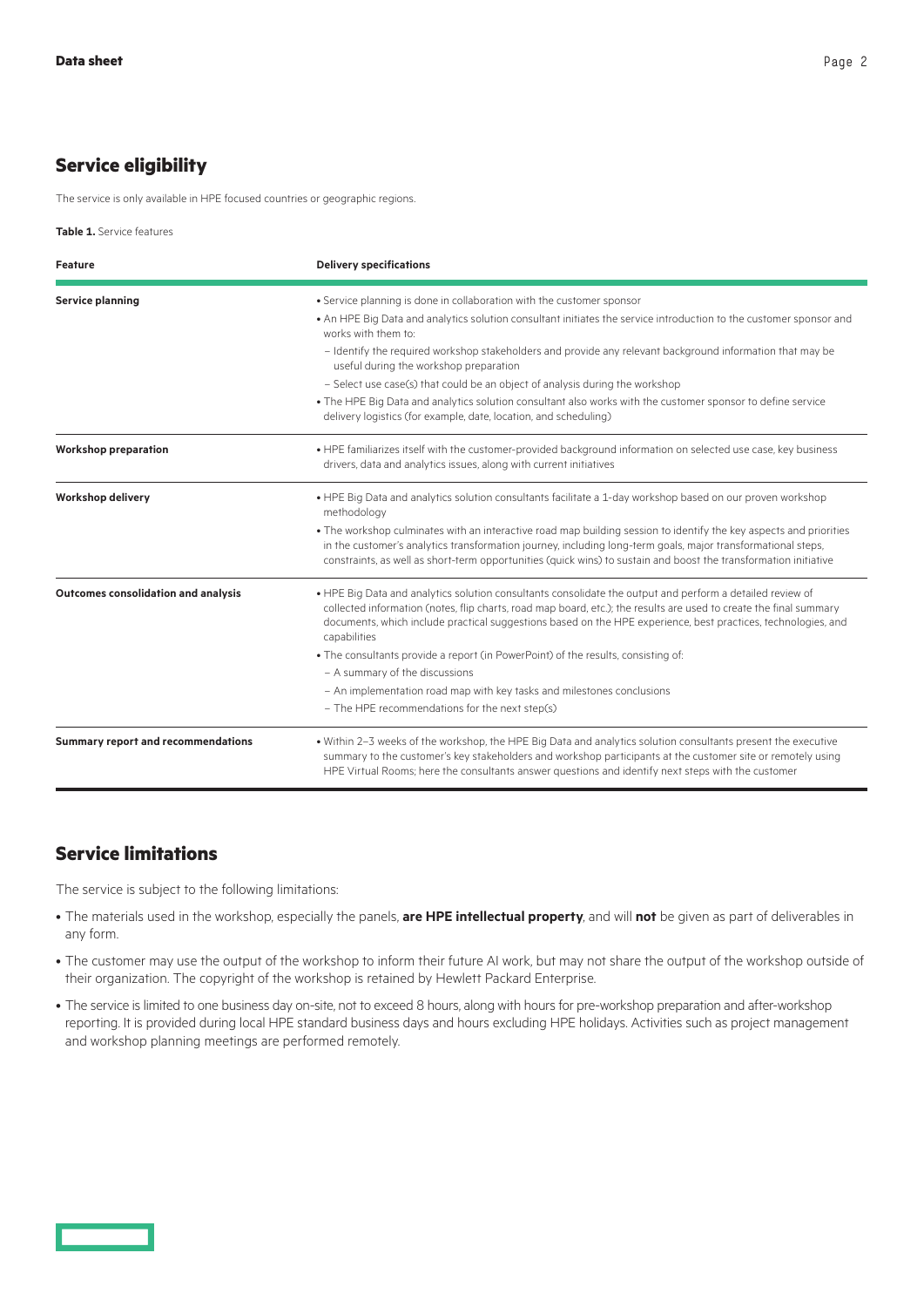#### **Customer responsibilities**

- Assign a designated person as the engagement manager and primary point of contact for HPE. The engagement manager has full power and authority to act on behalf of the customer in relation to:
	- –Coordinating workshop dates with HPE
	- –Handling communications with HPE for effective exchange of information and to make any decisions required
	- –Accepting deliveries in the context of the engagement
- Ensure the availability of a conference room that has the capacity to host the workshop for the intended number of participants. If an external meeting location is required the customer is responsible for all costs related to the meeting room, catering, etc.
- Coordinate service delivery within the customer's organization by inviting relevant stakeholders such as CTO, IT managers, business owners, solution architects, subject-matter experts (SMEs), and data analysts to the workshop.
- Provide reasonable access and working space at the service delivery site as HPE may reasonably request, including providing HPE and the subcontractor staff standard telephone and comparable data access to the HPE network at industry-standard speeds.

# **General provisions/Other exclusions**

- The customer must schedule delivery of the service to be completed within 60 days from the date of purchase. If the customer has not scheduled delivery of the service within 60 days from the date of purchase, these services will expire. Under no circumstances shall the customer be entitled to a credit or refund for the unused services.
- Upon receipt of an acceptable order, HPE will contact the customer within seven business days to organize service delivery. HPE may require up to 30 days to organize resources and begin work.
- Deliverables are accepted upon delivery.
- Any services not clearly specified in this document are excluded from this service.
- Any services provided outside of HPE standard business hours may be subject to additional charges.
- HPE's ability to deliver this service is dependent upon the customer's full and timely cooperation with us, as well as the accuracy and completeness of any information and data the customer provides to HPE.
- While performing this service at the delivery site or remotely, HPE shall observe the customer's work rules, along with their security and safety policies, provided they are not inconsistent with our business practices. The customer must provide these details to HPE in writing before the service delivery.

# **Ordering information**

Changes in scope are not permitted for this service. Additional or different service requests can be accommodated at an additional cost or through a statement of work (SOW) that will be mutually agreed upon and executed by **[HPE Pointnext](https://www.hpe.com/info/pointnext)** and the customer.

To order HPE AI Transformation Workshop Service, reference the following product number:

• HF2Z3A1#002 HPE AI Transformation Workshop SVC

The service pricing does not include travel and expenses and those additional fees are billed separately to the Customer.

For any questions, contact HPE Pointnext representative or email tscbds@groups.ext.hpe.com.